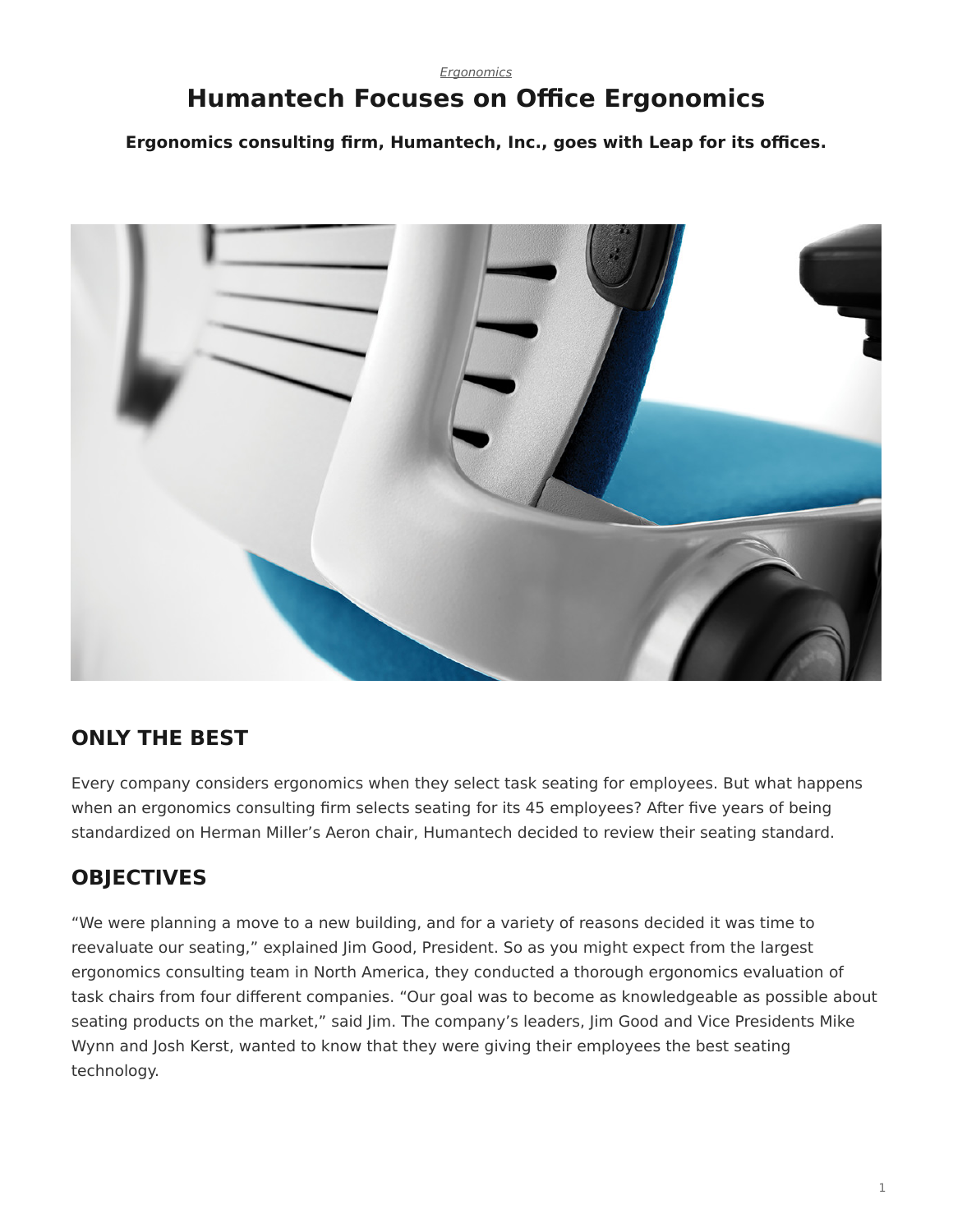"We have a dedication to all of our staff to provide them with the best possible equipment. We want them to be sitting in the best chair available. It's a practice what we preach idea. We treat our internal people with the same concern for service and quality as we do our clients."

In fact, Humantech made sure that their clients could benefit from the seating study too. They developed a universal study format that can be used with clients who want to conduct a seating ergonomics assessment for their own offices.

## **SITUATION**

For their ergonomic assessment, Humantech used both objective and subjective criteria to evaluate four chairs:

- Aeron / Herman Miller
- Feedom™ / Humanscale
- 7708 / Hon
- [Leap](https://www.steelcase.com/products/lounge-seating/leap/) / Steelcase

The objective criteria were based on an industry standard called CSA Z412-00. The CSA (Canadian Standards Association) recommends dimensions and ranges of adjustability. "It was determined that the CSA Z412-00 standard was the most comprehensive tool as it summarized these other standards: ISO 9241, ANSI HFES 100, and BIFMA standards."

#### **"Of the four chairs evaluated, Leap was the only one that met absolutely all of the objective requirements."**

For the subjective evaluation, Humantech called on (who else?) their own expert employees as test subjects. They selected a variety of people who reflected the range of body sizes found in the general population. The subjective evaluation collected data in two areas:

- Comfort/Discomfort
- Features + Functions

Each tester used each chair for three consecutive days and answered a series of questions. The chairs were rated in ten areas. For overall comfort, the testers rated Leap as 19.5% more comfortable than the next highest ranking chair. And for overall adjustability, Leap was rated as 25% more adjustable than the next highest ranking chair. In fact, Leap received the highest rating in nine of the ten subjective evaluation categories.

Some of Leap's features that helped it win such high marks are its Live Back™ that changes shape with the users' movements to support the entire spine, the Natural Glide System™ that allows users to recline without leaving their vision and reach comfort zones, arm adjustments, seat depth adjustment, and seat angle adjustment.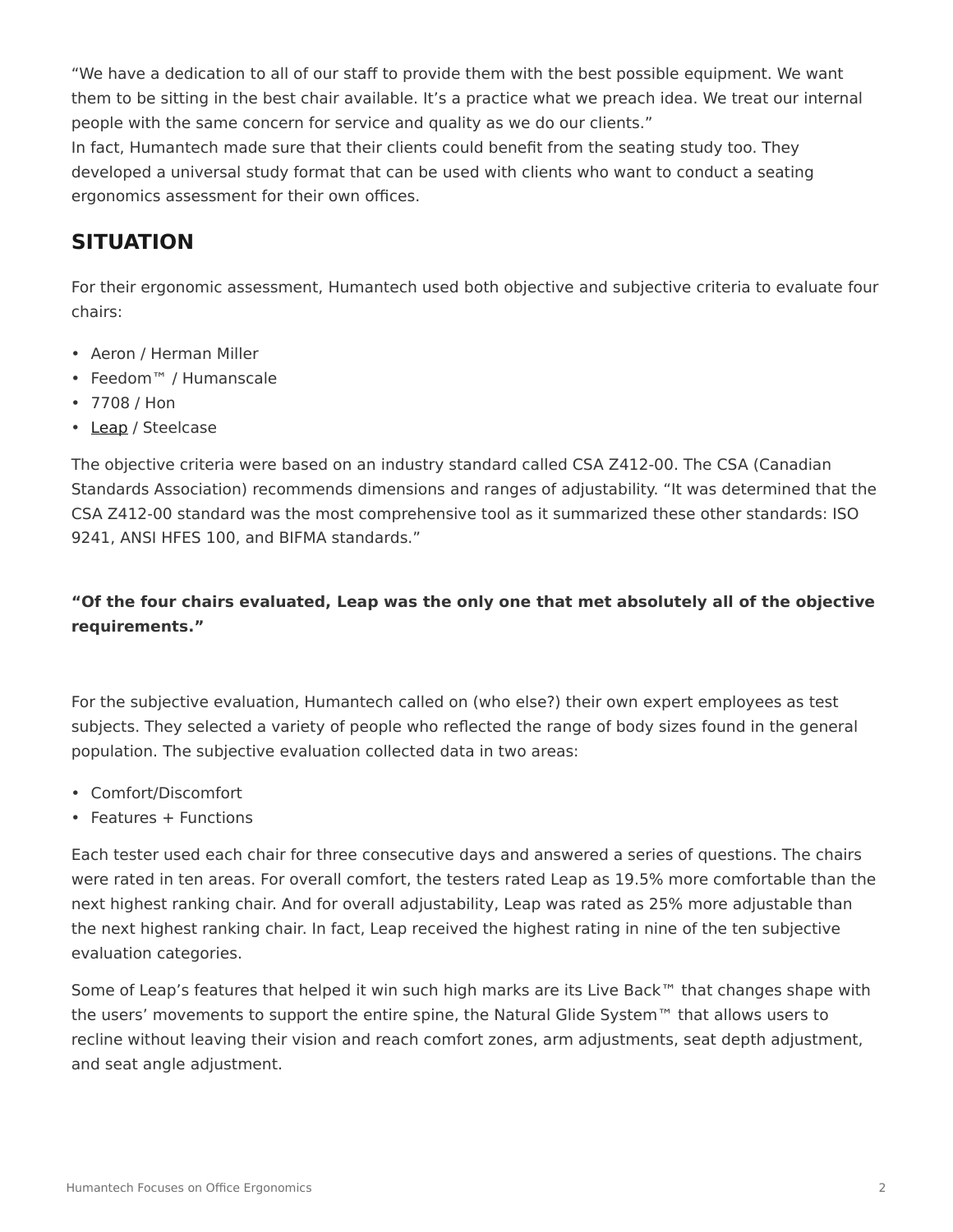"Leap is easy to adjust, with excellent features," said Simone DeSousa, Director of Design, one of the seating testers. Another tester, Winnie Ip, Consultant, noted "Leap's arm rests are by far the best." Winnie also liked the fact that all of Leap's adjustment controls are labeled "which makes it easy to navigate." Irvine-based Ergonomics Engineer, Darren MacDonald, liked the Leap chair so much that he bought one for his home office. The opinions of these ergonomics professionals confirm that Leap is fulfilling its mission. Leap was designed based on extensive research of natural postures and how people move during the work day, to create a [modern office chair](https://www.steelcase.com/products/office-chairs/) that revolutionizes ergonomic seating.

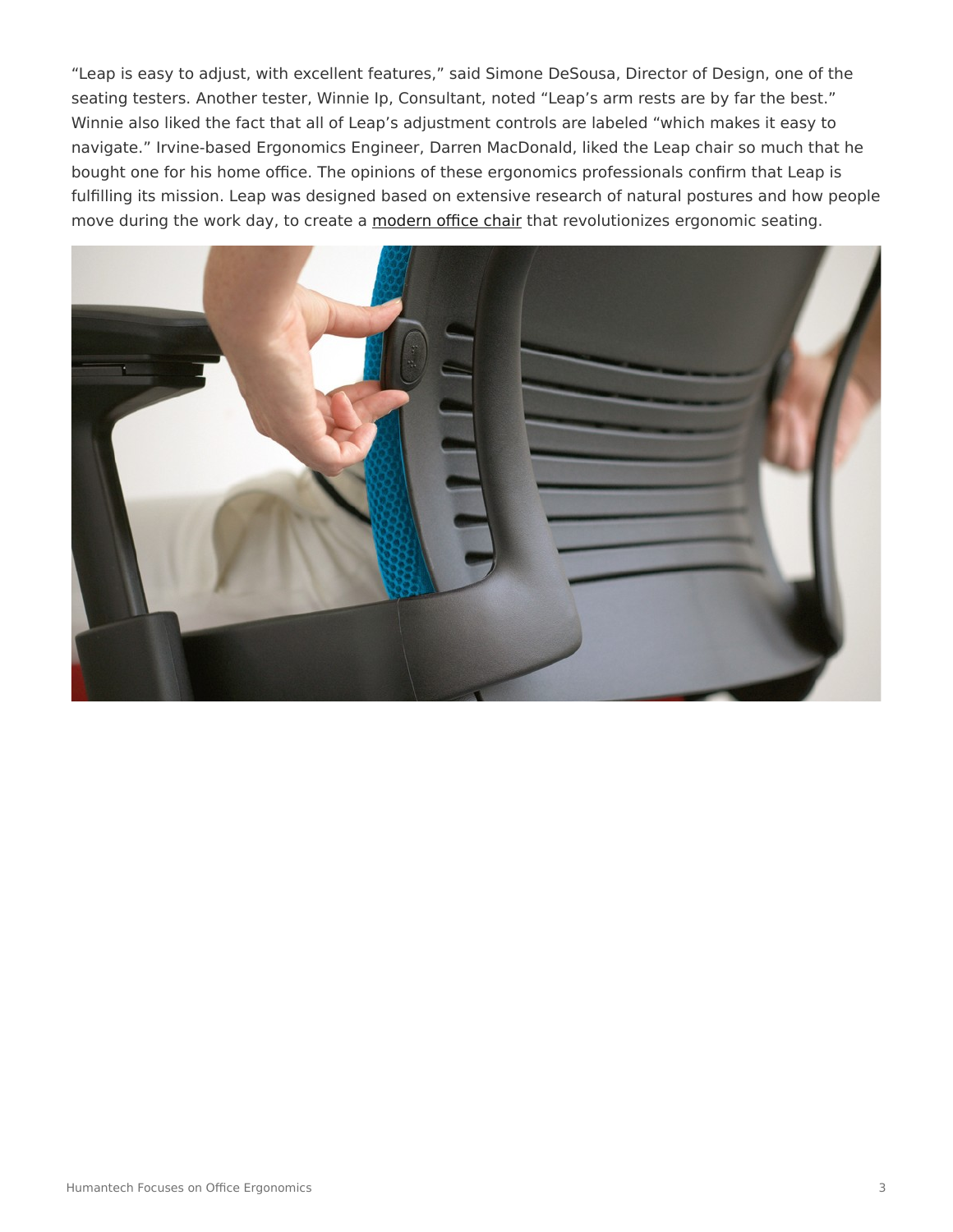

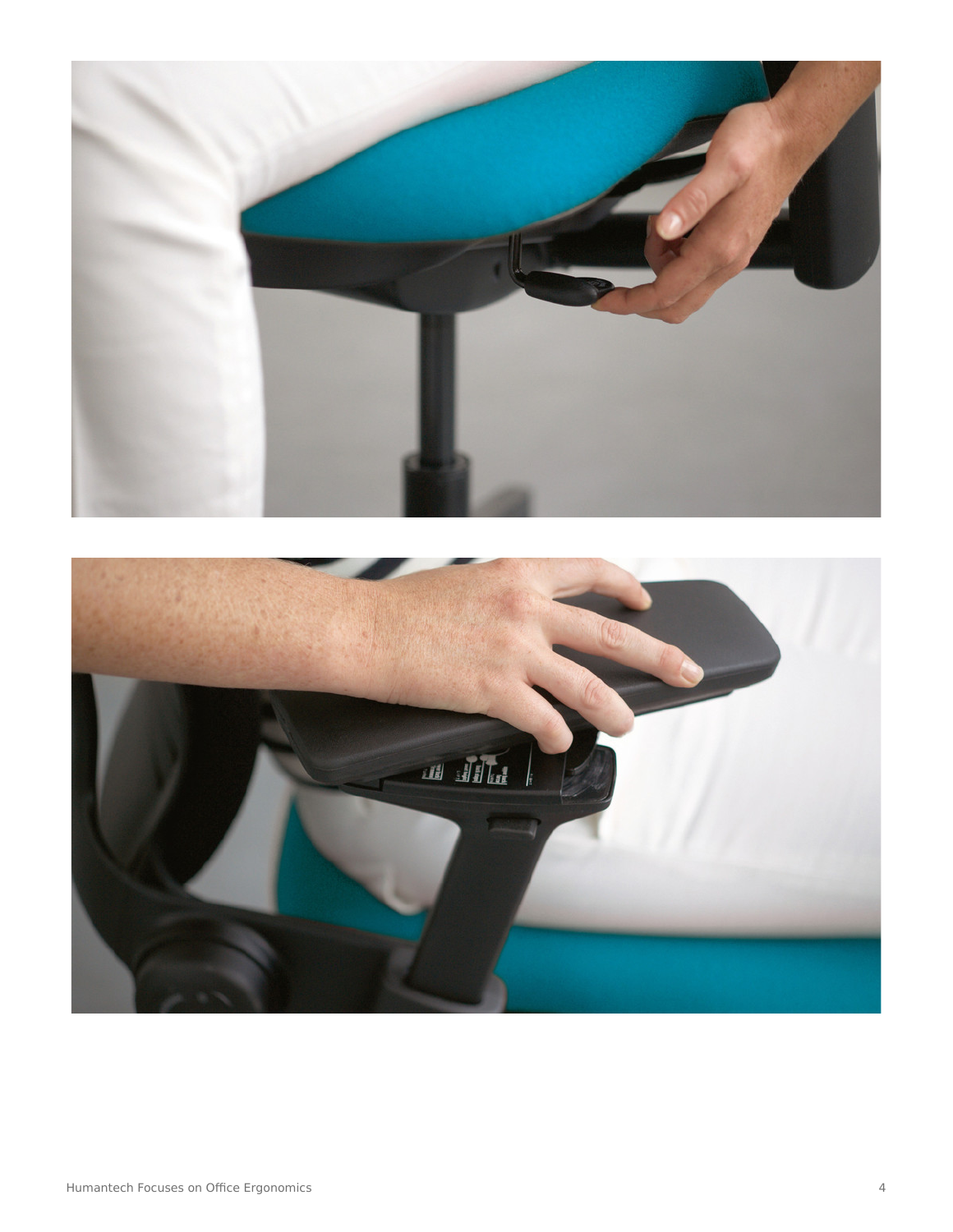### **SOLUTION**

Based on the results of the ergonomic evaluation, Humantech knew their choice was clearly the Leap chair. There was another advantage to Leap that Humantech liked. One size chair that can fit everyone is a cost savings.

The proof that Leap can fit a whole range of people came from the objective part of the study, which evaluated measurements and adjustability. And it was backed up by employees' comments. One 6ft. 4in. tall male employee wrote that Leap "accommodates bigger sizes" while a 5ft. 2in. tall female employee wrote that Leap is "very well suited to a smaller person."

### **RESULTS**

Humantech installed Leap in both its Ann Arbor, Michigan and Irvine, California offices. End of story? Not when you're dealing with ergonomics fanatics. To compare the initial evaluation results to user satisfaction after sitting in Leap for four months, they sent out a follow-up survey to all employees. The results were consistent. On a scale of 1–5, Leap received a median score of 4.5.

The project's sponsors Jim, Josh, and Mike are happy knowing that they've given their employees the best seating technology on the market. "When they can sit down in that Leap and be comfortable … that just really hits home."

### **HUMANTECH, INC.**

#### **ANN ARBOR, MI**

A full-service human performance consulting firm specializing in occupational ergonomics. They are the largest consulting team of Board Certified Professional Ergonomists in North America. Humantech's client list, which includes many Fortune 500 companies, covers a variety of industries aerospace, telecommunications, automotive, healthcare, call centers, pharmaceutical, consumer products, oil and heavy vehicles.

Humantech uses their unique Human Performance Ergonomics™ approach to help clients link ergonomics to improved productivity and quality.

*2013*

#### **Featured Product**